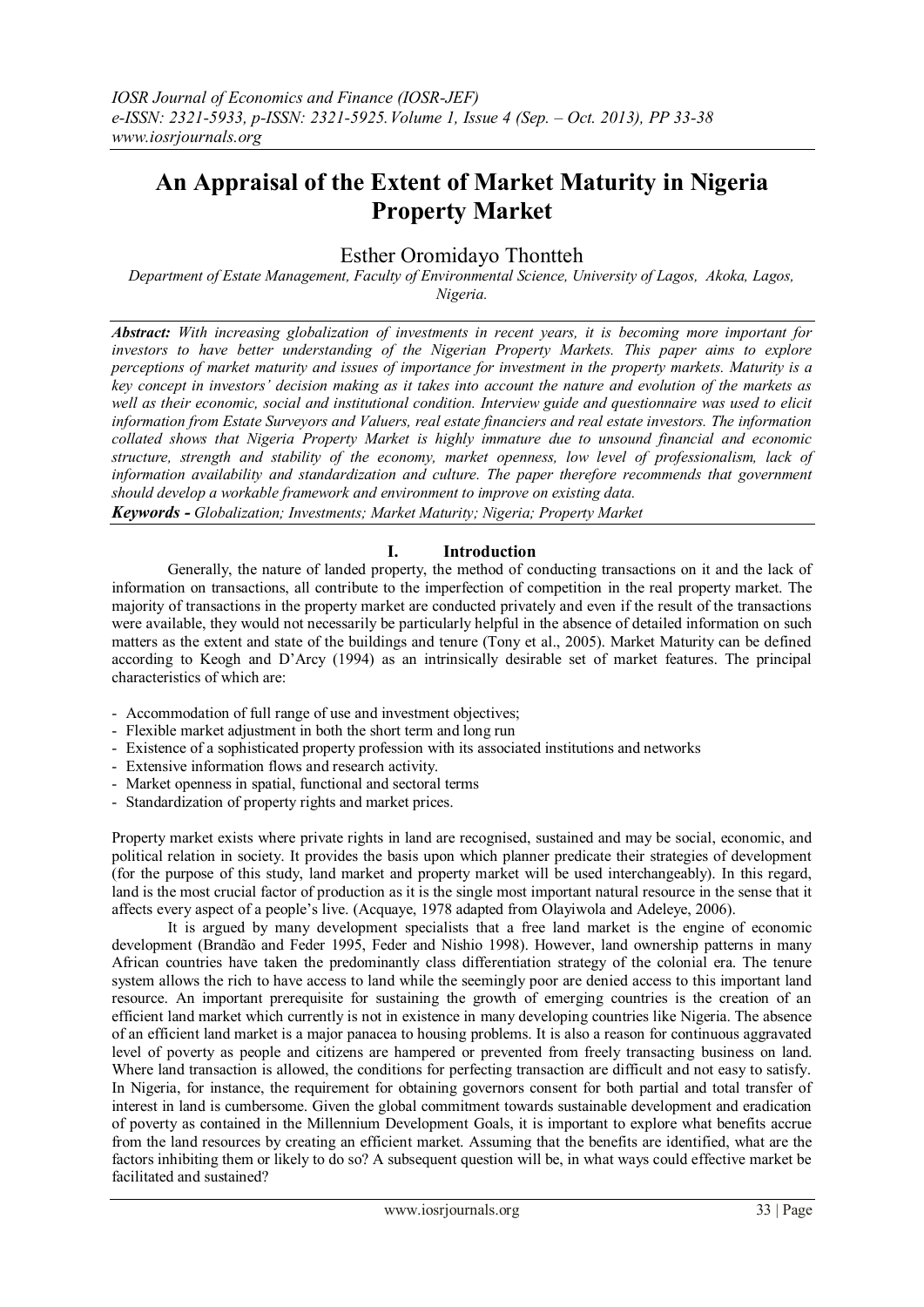#### **2.1 Meaning of land market:**

**II Literature Review**

Land connotes different things to different people. A geographer views land as the physical earth crust. In economics, it is regarded as the first factor of production, followed by labour, capital and enterprises. The concept holds that land is believed to sustain all human activities on earth. According to Simpson (1976) 'land is the source of all material wealth. From it we get everything that we use or value, whether food, clothing, fuel, shelter, metal or precious stones. We live on land and from the land and to the land our bodies and ashes are committed when we die. The availability of land is the key to human existence, and its distribution and use are of vital importance. Land is therefore perceived as an economic good, often demanded, for what it could be used for. Hence, the demand for land is derived in nature. However, the importance of land cuts across all region of the earth. From the medieval age, land has been a source of wealth and power. Some attach spiritual connotation to land and hence some lands in some regions are regarded as deity and are therefore subjected to worship. Land is important to all-whether as an individual or as a nation.

Dale et al., (2002) asserts that it is part of the culture and essence of a nation. Irrespective of geographical location, individual and government assert ownership rights at the exclusion of others. It is also common that government often make legislation to own and control some portions of land. Mineral Act and petroleum Act are some government enactments to put the control of land resources that are regarded as valuable under the control of the government, supposedly for national benefit. The foregoing therefore views land beyond the physical earth crust. It incorporates other land resources beneath the earth crust. For instance, petroleum is a major economic source of Nigeria, which gives it recognition among other nations of the world. This makes the lawyers definition of land relevant. To the lawyers, land may be considered to extend 'from the centre of the earth to the infinite in the sky' and includes all things in permanent contact with the soil such as building, minerals and vegetation (Dale et al, 2002). Hence, the principles of Quid Quid Plantateur Solo Solo Cedit.

With a view exception (such as Antarctica) the ultimate owner of the land is the state, which retains the right to acquire private property for public purposes and to control the manner in which the land is used, for instance, through physical planning legislation (Dale et al., 2002). This is referred to as nationalisation of land. Government achieves this by the enactment of laws and legislation that confers ownership of land on the state. The Land Use Act, 1978, in Nigeria, for instance, holds that land in the urban area is held by the governor of the state in trust for the citizens. The same law purports to guarantee the access of all individuals to land by stipulating the procedure and the size of land that individuals and bodies are entitled to. With the exercise of the police powers and powers of eminent domain of the government, land use distribution and pattern are influenced by the government. Nevertheless, Dale et al., (2002) observes that subject to this, many societies permit private land ownership with rights held either as freehold, which represent the maximum degree of freedom for the land owners, or leasehold in which there are greater limitations on how and when the land may be used. In Nigeria, for instance, the Land use Decree attempts to unify the land tenure system in the country. It abolished the freehold system and exists to create leasehold interest for all. All landowners are by this automatically converted to government lessee with a maximum holding period of 99 years for residential use. Where private interests in land are recognised, they may be exchanged for a consideration, usually money. A land market can be said to exist where the number of these transactions passes a critical threshold (Dale et al., 2002). Therefore land market is an arrangement and system that enable private transfer and exchange of rights among individuals within the framework of the law.

#### **2.2 Property market**

Property market is believed to be localised in nature. Transactions in the property market reflect the peculiarity of the environment or the locality where the land is situated. Whether in the rural or urban area, two types of markets are identifiable. Dale et al (2002) classified them into sale market and rental market. According to them sale market is such in which the freehold may be exchanged and a rental market is such in which 'use rights' are transferred for a limited period. While their emphasis in the sale market is the transfer of freehold interest, it should be noted that many societies allow for both partial and total disposal of leasehold interest in land for consideration. Section 21 and 22 of the Land Use Act 1978, a major Nigeria land policy allows that a lessee can assign his unexpired interest in land but with the consent of the governor.

A market can either be formal and structured or informal and operating extra-legally. A formal market is guided by rules and regulations. Participation in the market is in accordance with legal procedures both for acquisition and disposal. On the other hand, the informal market often predominant, despite government land nationalisation in developing countries is not regulated. Though believed to be very active, huge sums are lost as a result of involvement and participation in informal market.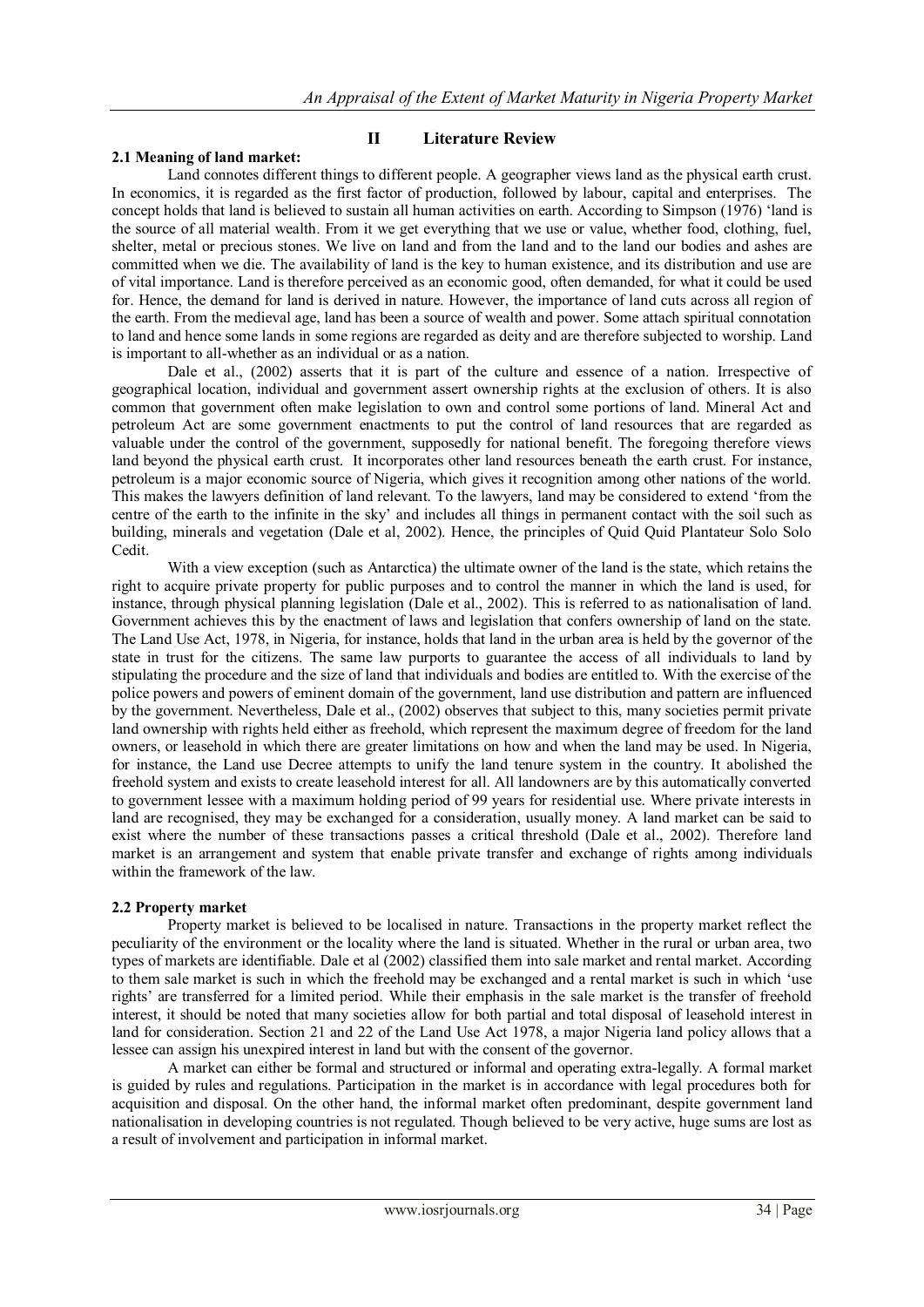#### **2.3 Value Determinants in the Property Market**

Value is the worth of an asset. It is intrinsic and believed to be objective. The worth of a landed property is a function of many factors. To a purchaser, the present value of the all discounted anticipated income and benefits from the property is a major consideration. The sellers' maximum price is influenced by the selling price of comparable properties, expectations regarding future price changes, economic policy and prospects and cost of equivalent reinstatement elsewhere. In a recent study, Dale et al., (2002) summarised the factors that influence the financial worth of a property to include: location; size; condition and type of construction; the form and security of tenure; the permitted land use; and the general state of the national and global economies. While demand and supply factor is conspicuously not mentioned by Dale et al., (2002), the factor is a major determinant of price in the market. An efficient market allows free entry and exit. The nature and quality of demand and the corresponding supply is worth consideration.

Land sales market influence productivity and level of efficiency in the industry, since commercial enterprises and individuals can borrow against their real assets. Land rental market can facilitate access to land, and so for example in urban area, they can create opportunity for migration that people can move to where work is available (Dale et al, 2002). Land market in general affect income distribution, which is why many members of rural communities, especially the young move into urban environments. This impact into social attitude and practices, the need for housing, land for development, portable water, transport facilities, and the general condition of the physical environment. In turn, these issues affect the priorities in political decision making, the types of land tenure (especially where un official and un controlled settlements emerge) fiscal policy and the focus of financial support services.

### **2.4 Externalities to efficient property market**

Dale et al., (2002) argues that land markets do not operate in isolation and their level of impacts depends on a number of other external factors. These include: an efficient tenure and legal framework; transparent land policies; macroeconomic stability; freer trade; non predatory government. Participation in the markets unlocks the key of wealth to market participants. It leads to improved learning and standard of living. Investment in land and landed resources is a lucrative venture. It sustains the growth of a national economy and ends poverty in the land under the existence of the following (i) Clear recognition of land rights, (ii) Access to credit, (iii) Affordable transaction costs (iv) Cultural acceptances (v) Appropriate levels of education and (vi) Market understanding

### **2.5 FRAMEWORK FOR CREATING EFFECTIVE PROPERTY MARKET**

Extant literature identifies frame work for establishing and sustaining effective property market. The following are prominent:

#### **2.5.1 Policy and legal framework**

A free land market is an engine of development in any nation. Free transactions in the market however, must operate within a clear set of policies and laws that are consistent, enforceable and acceptable to the people. It thus requires the enactment of laws that reflects the custom, belief and way of life of the people as a means to prevent informal market operation. Land rights should therefore be exercisable within the framework of a given environment.

#### **2.5.2 Integrated institutional framework**

In many African countries, the administration of land posed almost intractable problems (Fabiyi and Adesina, 1979). Firstly, the fragmentation of land administration decision among many ministries posed an 'insurmountable' problem for the development of an effective land market (Dale et al, 2002). On the other hand, many developing countries, lack separate administrative structure for the implementation of land policies especially in Nigeria, (Olayiwola and Adeleye, 2006). There must therefore be a clear lines of responsibility and accountability for decision about land and mechanism in place to ensure that such decisions are consistent with the national land policy as a whole (Dale et al., 2002). A vibrant legal basis will provide institutional support and guidance for efficient land market.

#### **2.5.3 An efficient land registration and cadastral system**

Appropriate documentation of land rights is important for efficient land market. Arnot and Meadow (2006) observed that uncertainties regarding the status of land documentation and delays in the process showed the development and land and property markets and make the development of lending difficult to advance or sustain. The importance of an efficient land market is the need to determine, record, and disseminate information about the ownership, value and use of land. If well achieved, may also contribute to the 'alleviation of poverty'. Advocating for an introduction of cadastral survey, Olayiwola and Adeleye (2006) argues that it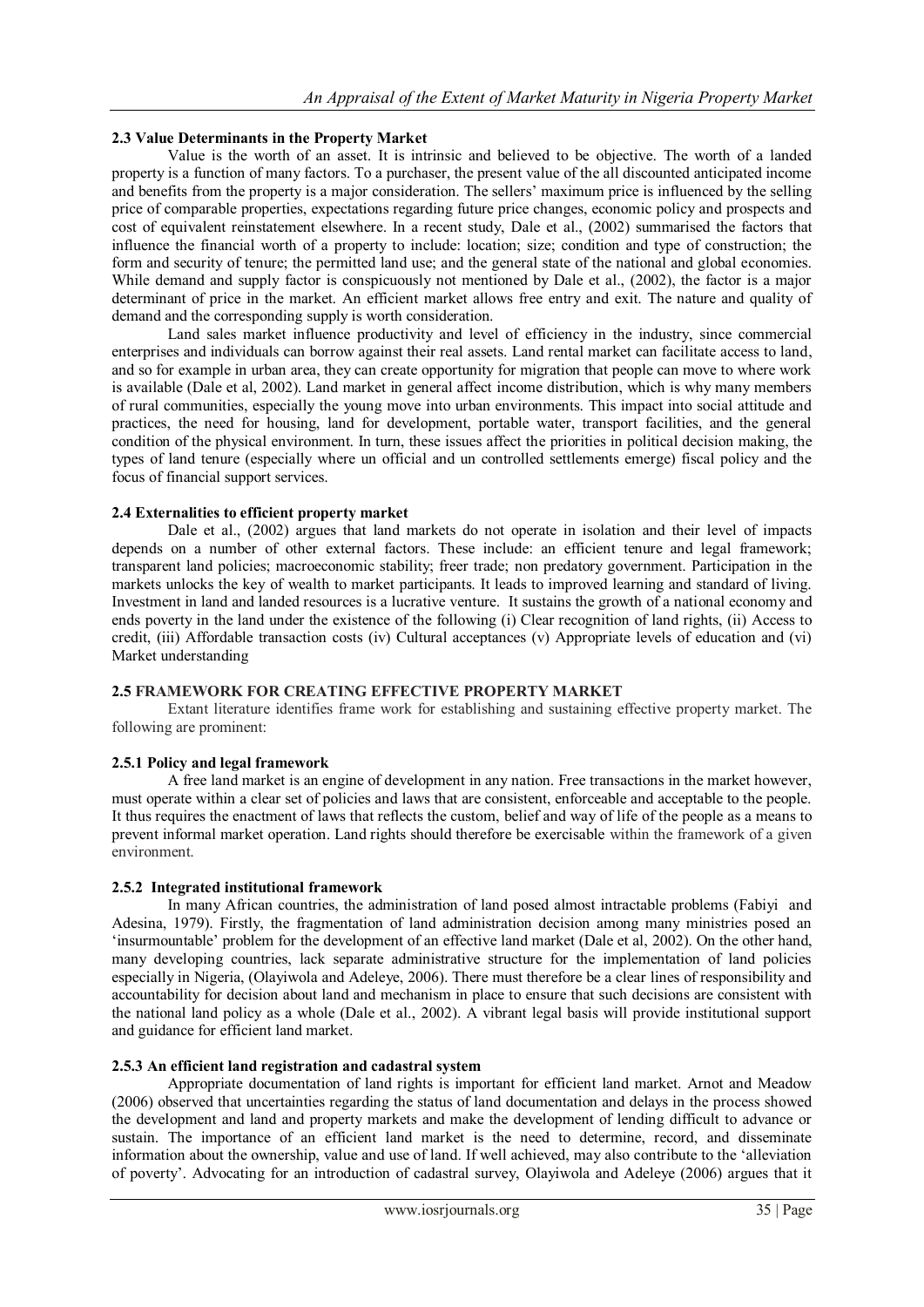will serve as a basis for knowing the extent of the land each community, family and individual or other land owning unit possess. It recognised that cadastral survey is expensive; determination of ownership is messy and time consuming. But it is high time the countries took inventory of her resources, both human and materials. After it has been determined, who owns which piece of land; it is then necessary to document ownership through title registration. (Op cit). Dale et al (2002) advocates that each piece of land registered must be identifiable and the location of its boundaries known at least, appropriately to a level that is economically viable. According to them, the mapping must be fit for its intended purpose and be kept up to date to enable the register mirror what is on ground. The development of a map-based and textural system of registration is an essential pre-requisite for an effective land market.

#### **2.5.4 Public and private partnership**

Secure land markets are dependent on cooperation and partnership between the public and the private sector, though the overall responsibility for land administration should ultimately be retained by the state (Dale et al, 2002) this effort supports the goal of economic efficiency of land use because private owners presumably will act in their self interest to maximise their income from their investments in land. These efforts also supposedly stimulate the increased owner investment in their land which they make today (Stanfield et al. 2003). The partnership allows the government to shed some burdens or responsibility which might be effectively performed by the private sector and concentrate on key issues of land administration.

#### **2.5.5 Human resource and professional skills**

Embracing modern land market requires capacity building to provide the new skill necessary to support the market (Dale et al, 2002). Re-organisation of staff and offices, continuous staff training and the involvement of both in house and out-sourced professionals are identified by Arnot and Meadows (2006) as being necessary for efficient land administration in Nigeria. They provide the necessary link between political office holders and players in the market and also supply the input that drives the market.

#### **III. Methodology**

There is a fundamental lack of quantitative data available to support a meaningful econometric analysis at a time when rapid change is taking place in the Nigeria Property Market. This study is intended as an exploratory analysis of the nature, evolution and maturity of the Nigerian Property Markets and the identification of the perceptions of key issues for investment of those working in the markets. These qualitative comparative analyses explore attitudes and perceptions of local investors in several key property markets across the country. Key determinants used in this study are based on previous work undertaken by Keogh and D'Arcy (1994) in mature markets. These determinants are: market openness, professionalism, the presence of property intermediaries, information availability and standardization, development stability, flexibility, quality of property products and user and investor opportunities. The study also accessed the impact of institutional frame works in the perception of maturity.

Questionnaire and interview guide was designed to obtain data from property consultancy firms active in the City of Lagos-Nigeria with more concentration on interview due to time constraints. Nevertheless, information collected is reliable and objective in nature. Closed ended question style was utilized in the survey to extract information about the perception of the market in Nigeria. This was to enable the level of maturity and institutional environment to be assessed using the inferential statistics  $(X^2$ -Chisquare). In addition, closed questions are used for group comparison and less time consuming to complete.



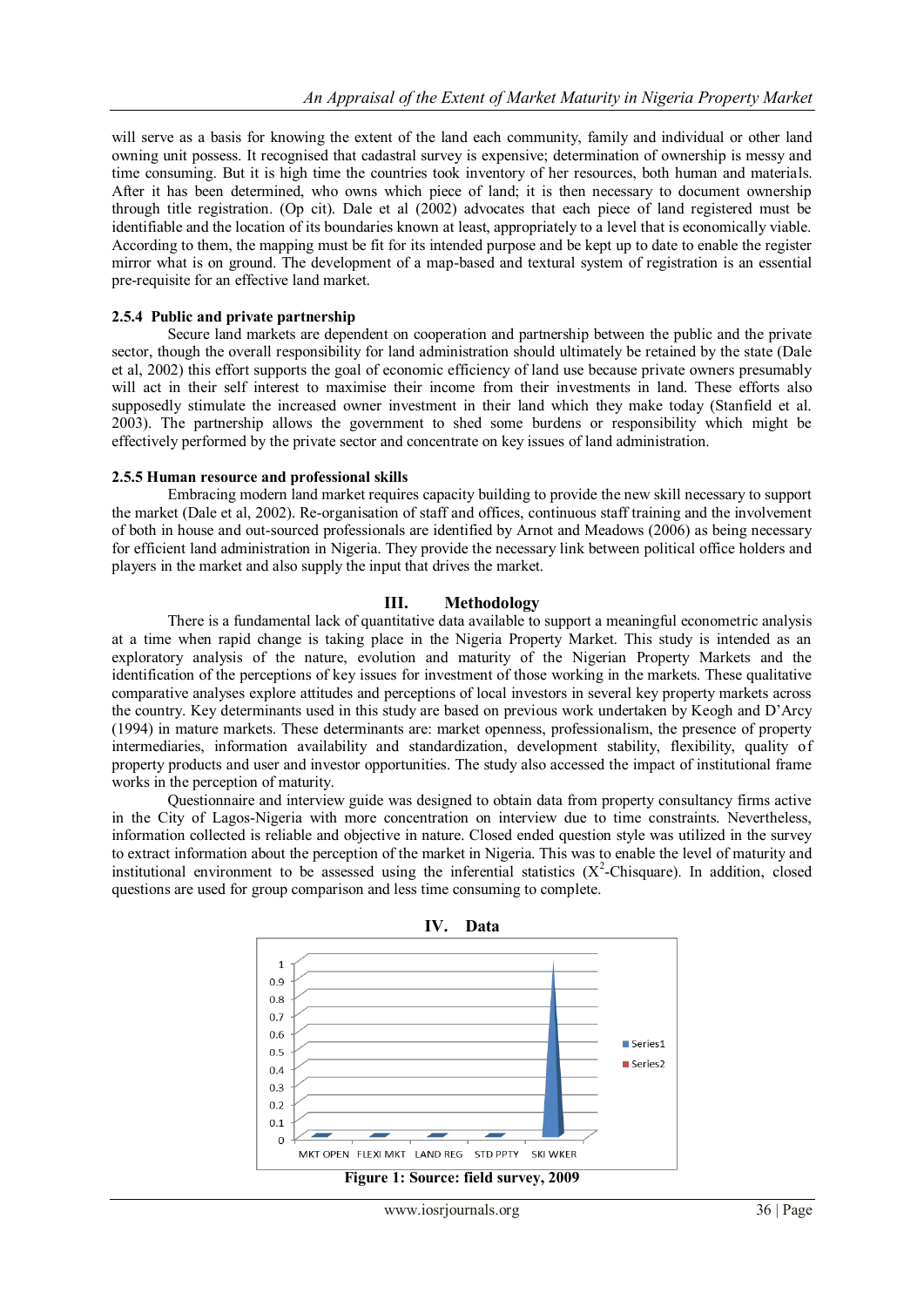

**Figure 2: Source: field survey, 2009**

Perception of respondents was sought about the extent of maturity of the Nigeria Property Market.The response was collapsed into binary numbers for ease of analysis.

The Data Tested were

- Market openness 1<br>Flexible market 2
- Flexible market
- Land/title registration 3
- Standardization of property 4
- Skill worker 5

 Fig. 1 shows that only the skill workers, for example; the professional in real estate are evident in the Nigeria Property Market. While Figure 2 shows that the Nigeria market is yet to adapt or show evidence of maturity in its day to day activities furthermore, it asserts that with the existence of skill workers, and good political environment, maturity factors can emerge and be sustained in the Nigeria Property Market.

#### **V. Discussion**

An important prerequisite for sustaining the growth of emerging countries is the creation of an efficient land market which currently is not in existence in many developing countries like Nigeria. The absence of an efficient land market is a major panacea to housing problems. It is also a reason for continuous aggravated level of poverty as people and citizens are hampered or prevented from freely transacting business on land. Where land transaction is allowed, the conditions for perfecting transaction are difficult and uneasy to satisfy. In Nigeria, for instance, the requirement for obtaining governors consent for both partial and total transfer of interest in land is cumbersome. Currently in Nigeria, land market has been ineffective and inefficient, a trend that needs to be urgently reversed. The creation of an efficient land market where interest in land could be easily transacted is closely linked to a guaranteed access to land by all. Developing an appropriate legal policy, integrated institutional framework, efficient land registration and cadastral system, equal rights for women and minority group, public and private participation will be required for a successful land market. Survey showed that a sound financial and economic structure, and the strength and stability of the economy are perceived to be the most significant factors. Many of the respondents identified that investment activities generally follow economic trends while many market participants believed that the financial structure was one of the main problems that caused the property market immaturity, Also the cultural believe of the people in Nigeria that abhor sale of land is a factor. (i.e landed property are to be inherited by their children and grand children, so when they sell, they do so secretly and the transaction is not always registered or documented through governor consent).

Respondents also ascribed more weight to perceived corruption levels, urban form and cultural differences. Restrictions on foreign investment were also seen to be an important factor influencing property market maturity in Nigeria. In a mature market restriction on foreign investors entering the market would be minimal.

#### **VI. Conclusion**

Without reliable data, the Nigerian property markets remain trapped in a double feedback loop of supply and demand of investment. The country has experience poor international investment inflows into property sector caused by lack of investors' confidence, which is primarily due to low levels of research activities and poor information flows. As a result, data coverage and reliability remains low. The property markets continued to be perceived, as too high a risk for most investors and consequently, investment levels remain low. Nigeria property markets are therefore characterized by high level of immaturity due earlier stated